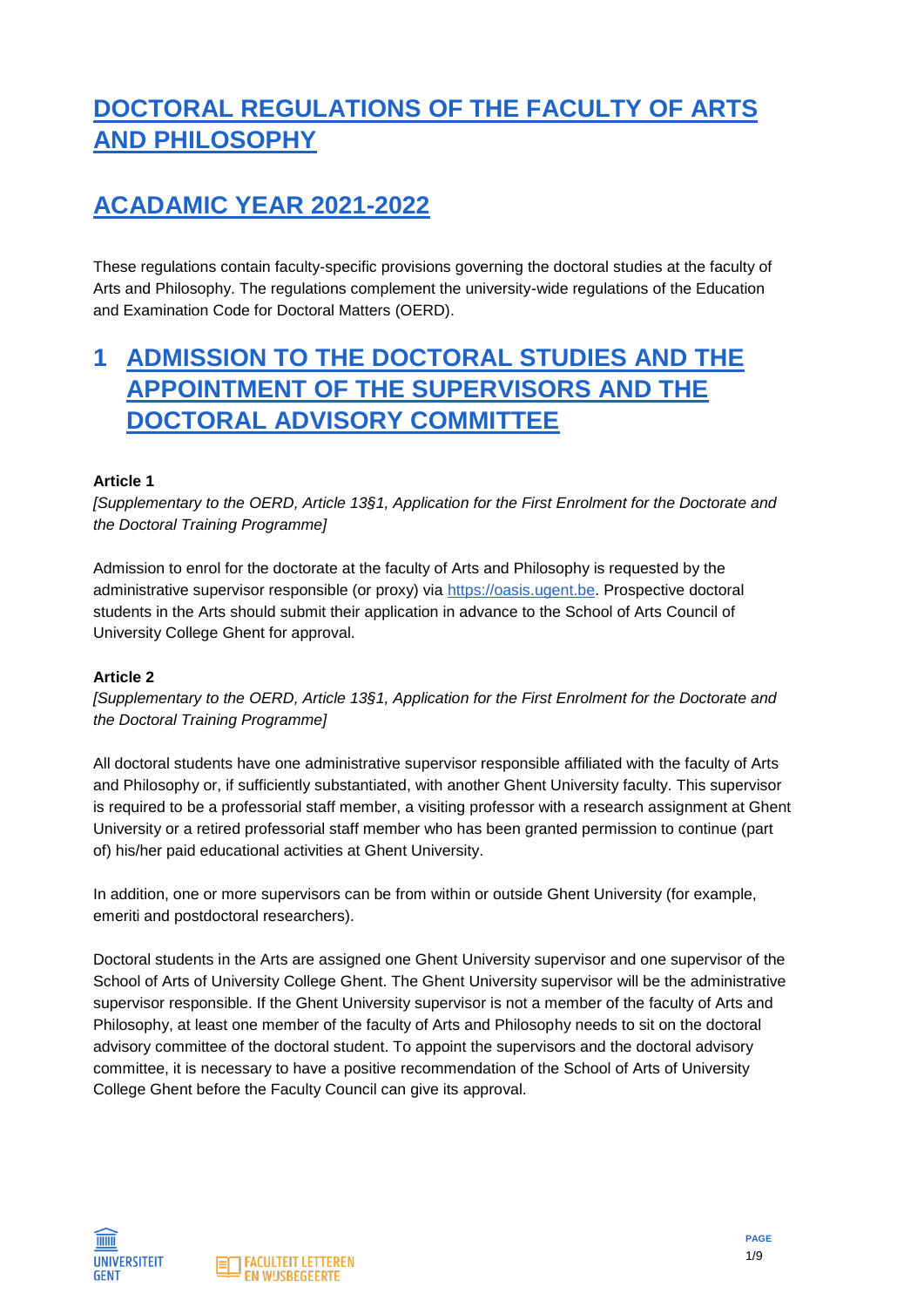### **Article 3**

*[Supplementary to the OERD, Article 15, Guidance of doctoral students]*

All doctoral students are assigned a doctoral advisory committee. The supervisor(s) will formulate a proposal for the composition of the doctoral advisory committee when the application for doctoral studies is submitted. The doctoral advisory committee consists of at least three and at most five members, including the supervisor(s). At least one member needs to be an expert from outside the department of the supervisors, and preferably an outside expert unrelated to Ghent University.

If none of the supervisors are a member of the study programme where the doctoral student intends to do a PhD, at least one member of this study programme at the faculty of Arts and Philosophy needs to sit in the doctoral advisory committee. Through its Examination Board, this study programme needs to notify the Faculty Student Administration and the chair of the Faculty Examination Boards of the faculty of Arts and Philosophy whether the request for a doctorate will be accepted.

In addition to the supervisors and the possible member of the faculty of Arts and Philosophy (see Article 2), the doctoral advisory committee for the doctorate in the Arts also consists of an outside artist with specific expertise in the domain of the doctoral student.

The administrative supervisor responsible may ask the doctoral advisory committee to convene at least once a year, possibly electronically. The doctoral student may also request the doctoral advisory committee to convene.

#### **Article 4**

*[Supplementary to the OERD, Article 13§5, Application for the First Enrolment for the Doctorate and the Doctoral Training Programme]*

The Faculty Council of the faculty of Arts and Philosophy will decide about the application for doctoral studies after the recommendation of the Faculty Student Administration and the chair of the Faculty Examination Boards of the faculty of Arts and Philosophy. The recommendation also concerns the composition of the doctoral advisory committee, the advisability to attend the compulsory doctoral training programme or not and, if appropriate, the scope and contents of the doctoral training programme.

The Faculty Council of the faculty of Arts and Philosophy may only decide for the doctorate in the Arts if the School of Arts Council of University College Ghent has also submitted a recommendation.

#### **Article 5**

If the doctoral student wishes to change the stipulations of the previously approved enrolment request, s/he may address his/her substantiated request in writing to the Faculty Student Administration. The requested change can relate to the doctoral title, (administrative) supervisor (responsible), the language, the research topic of the dissertation, or the composition of the doctoral advisory committee.

Requests may be submitted at any time.



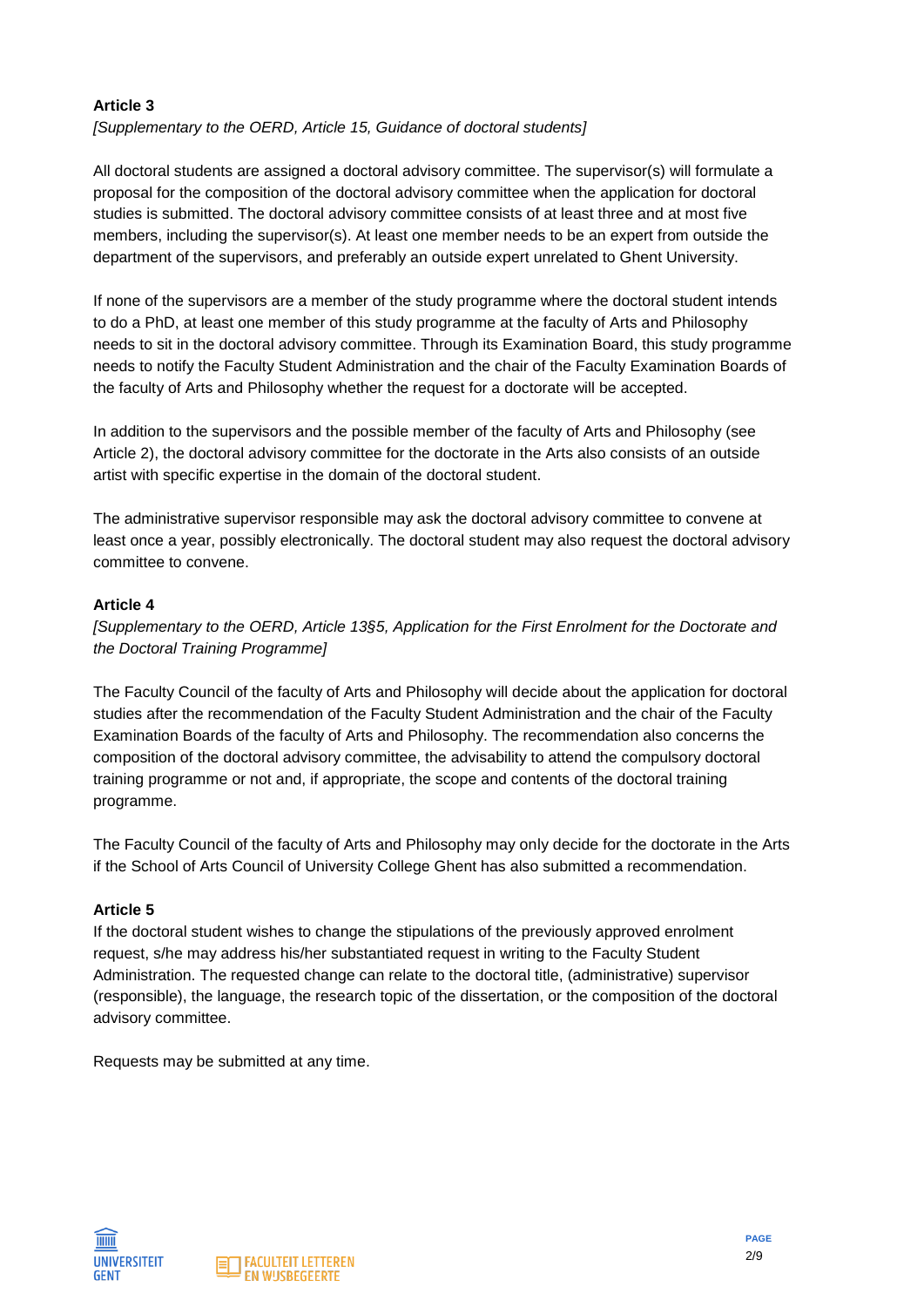The Faculty Council of the faculty of Arts and Philosophy will decide about the application based on the advice of the Faculty Student Administration and the chair of the Faculty Examination Boards of the faculty of Arts and Philosophy.

Prospective doctoral students in the Arts should submit their request for change in advance to the School of Arts Council of University College Ghent. If appropriate, changes can only be approved after a positive recommendation by the School of Arts Council of University College Ghent.

# **2 DOCTORAL TRAINING PROGRAMME**

### **Article 6**

*[Supplementary to the OERD, Article 20§3, Definition of the doctoral training programme]*

When registering for the doctorate, all doctoral students are automatically enrolled for the doctoral training programme. This means that doctoral students can enrol for the study programme of the Doctoral Schools. They will be awarded the doctoral training programme certificate if the programme of the doctoral training programme as specified under the "Resolution pertaining to the organisation of the doctoral training programme at Ghent University" was completed. The individual curriculum of the doctoral training programme is determined at the doctoral student's request and with the approval of the doctoral advisory committee and the Doctoral Schools.

However, actually attending and completing the doctoral training programme is not compulsory for doctoral students whose master's degree belongs to the field of study of the intended doctorate. For other doctoral students, the programme can be made compulsory. For these doctoral students, the Examination Board of the receiving programme informs the Faculty Student Administration whether the doctoral student needs to enrol for the doctoral training programme and, if so, what this programme will entail.

Doctoral students with a master's degree in the Arts who wish to obtain a doctorate in the Arts need to compose and complete a compulsory study programme before they can be allowed to submit their doctorate. The study programme consists of the following components:

- − 1 specialised course (approved by the Doctoral School, except language courses)
- − 1 transferable skills course (approved by the Doctoral School)
- − 1 oral presentation or poster presented at a national or international conference
- − 1 (accepted) peer reviewed publication (article or chapter in a book).

The individual curriculum of the study programme will be determined at the doctoral student's request and with the approval of his or her doctoral advisory committee. When composing the study programme, it is necessary to take into account that the study programme complements the master's programme of the candidate and that the programme is primarily aimed at scientific methods.

# **3 REQUIREMENTS FOR SUBMITTING THE DOCTORATE**

### **Article 7**

An article-based doctorate should meet the following requirements:

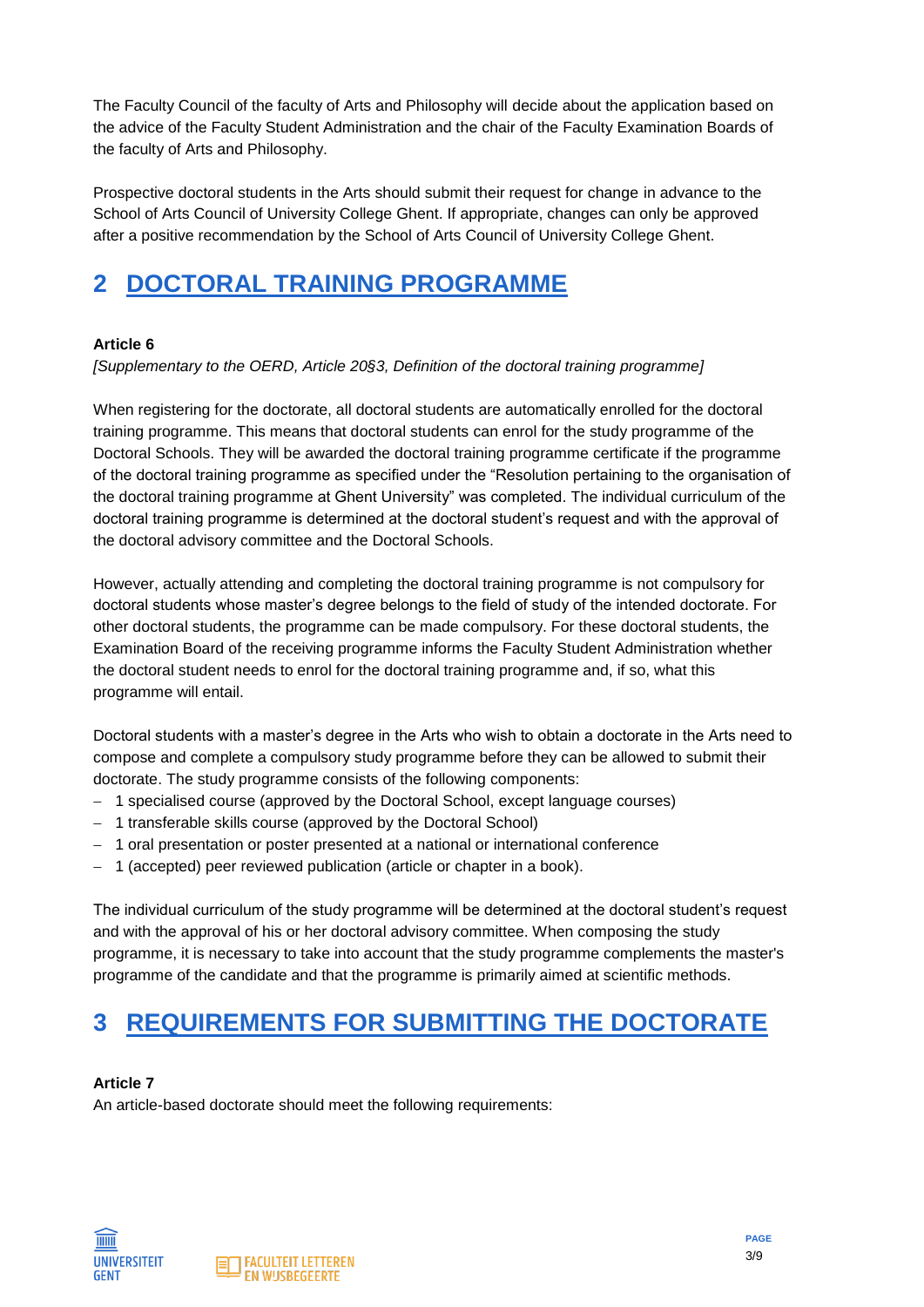- − There need to be at least four submitted peer reviewed publications (articles or chapters in a book). Two of these publications need to be published or formally accepted for publication. It is the responsibility of the doctoral advisory committee to safeguard the quality of the publications;
- − The doctoral student needs to be the author with the main input of at least three of these contributions; the scope of the input is mentioned in the "collaborative agreement" between the coauthors.
- − The compiled contributions should show clear consistency in terms of contents.
- − The compiled contributions should be preceded by an introduction that elaborates on the problem and the structure of the dissertation, the methods and the importance of the research in a clear and conclusive manner;
- − The compiled contributions should contain a conclusion that provides an answer to the research questions that were raised and presented in a consistent manner;
- − The doctoral student should support its contributions by research data which must be updated right up until the moment of the promotion. In this case, the research hypotheses and conclusions should be amended accordingly.

The conclusion that a submitted dissertation meets each of these criteria, does not detract in any way from the autonomous authority of the Examination Board to decide whether a dissertation is admissible or not.

#### **Article 8**

Dissertations are only taken into consideration for submission if the doctoral student involved can prove to have at least 1 peer reviewed publication (articles or chapters in a book).

*[covid-regulation, only valid for doctoral students who submit their dissertation in academic year 2020- 2021* and 2021-2022*: Dissertations are only taken into consideration for submission if the doctoral student involved can prove to have at least 1 submitted peer reviewed publication (articles or chapters in a book).]*

Upon submitting the doctorate, this publication needs to be uploaded to the Ghent University Academic Bibliography.

Doctoral students who have financed the writing of their doctorate exclusively with their own resources and who can certify this with a sworn declaration of the supervisor and the student in question, are exempted from the conditions in this Article.

#### **Article 9**

When the doctorate is submitted, the doctoral advisory committee gives a recommendation on the submission of the doctoral dissertation. This recommendation is a formal recommendation on whether the doctoral student meets the requirements to submit the dissertation or not and is not a judgement about the merit of the dissertation.

The Examination Board decides in full autonomy on the value of the dissertation.

#### **Article 10**

A doctorate in the Arts can only be submitted when the doctoral student has completed the mandatory doctoral training programme (Article 6) and after a recommendation from the School of Arts of University College Ghent.



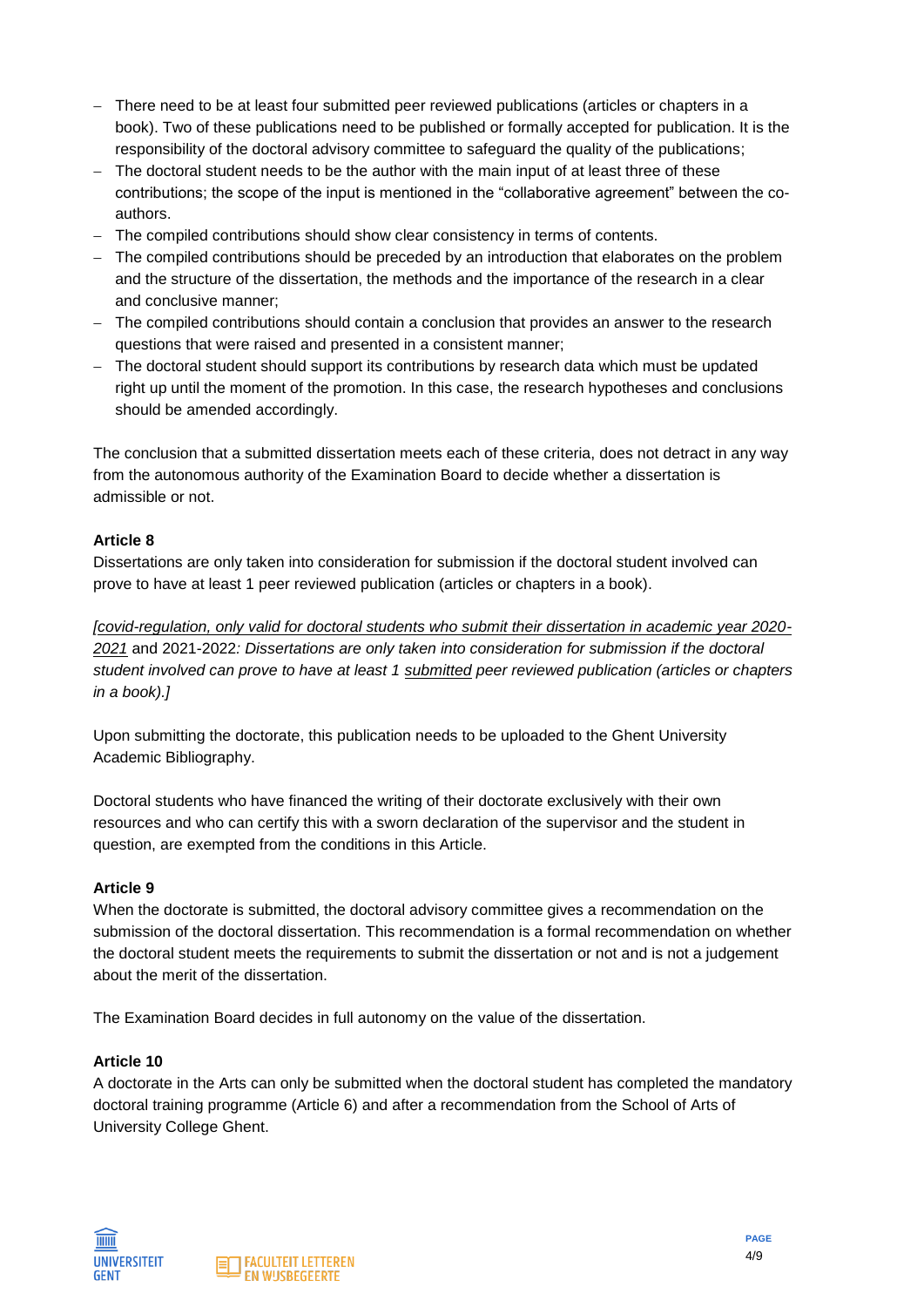# **4 COMPOSITION AND OPERATION OF THE EXAMINATION BOARD**

### **Article 11**

*[Supplementary to the OERD, Article 27, Examination board for the doctoral exam]*

The Examination Board shall consist of at least five and at most eight members who are qualified to vote, including the chair and the secretary. At least three, preferably four, and at most six voting members are appointed on the basis of their special expertise concerning the dissertation. In addition, the study programme where the doctoral student does the PhD will recommend one voting member who will assure the general quality requirements concerning the doctorate in the discipline concerned, and who will assume the role of 'rapporteur'.

### **Article 12**

*[Supplementary to the OERD, Article 27§1, Examination board for the doctoral exam]*

The dean chairs all the doctoral examinations. The Faculty Council will appoint per doctoral title and per academic year a permanent replacement among the senior full professors, who will take on the role of chair. If necessary or if this replacement is the supervisor of the dissertation, the dean will appoint another substitute chair from the permanent replacements. In exceptional cases, the Faculty Council may appoint a chair who is not a permanent chair.

### **Article 13**

*[Supplementary to the OERD, Article 27§1, Examination board for the doctoral exam]*

The Faculty Council of the faculty of Arts and Philosophy will assign an Examination Board, at the request of the Examination Board chair and after consultation with the supervisor(s).

The following stipulations are taken into account when the members who are qualified to vote are appointed:

- − at least two members who are qualified to vote are not affiliated with the faculty, and one of these members is not affiliated with Ghent University;
- − at least half the members who are qualified to vote are authorized to act as a supervisor for a doctorate at their own institution;
- − at least half the members who are qualified to vote are appointed full time or part time at Ghent University or are postdoctoral researchers at Research Foundation Flanders with Ghent University as receiving institution;
- − not more than half the members who are qualified to vote with special expertise concerning the dissertation and not more than half the voting members are part of the doctoral advisory committee;
- − co-authors on a publication or a patent that is included in the dissertation in full cannot be a part of the members who are qualified to vote in the Examination Board.



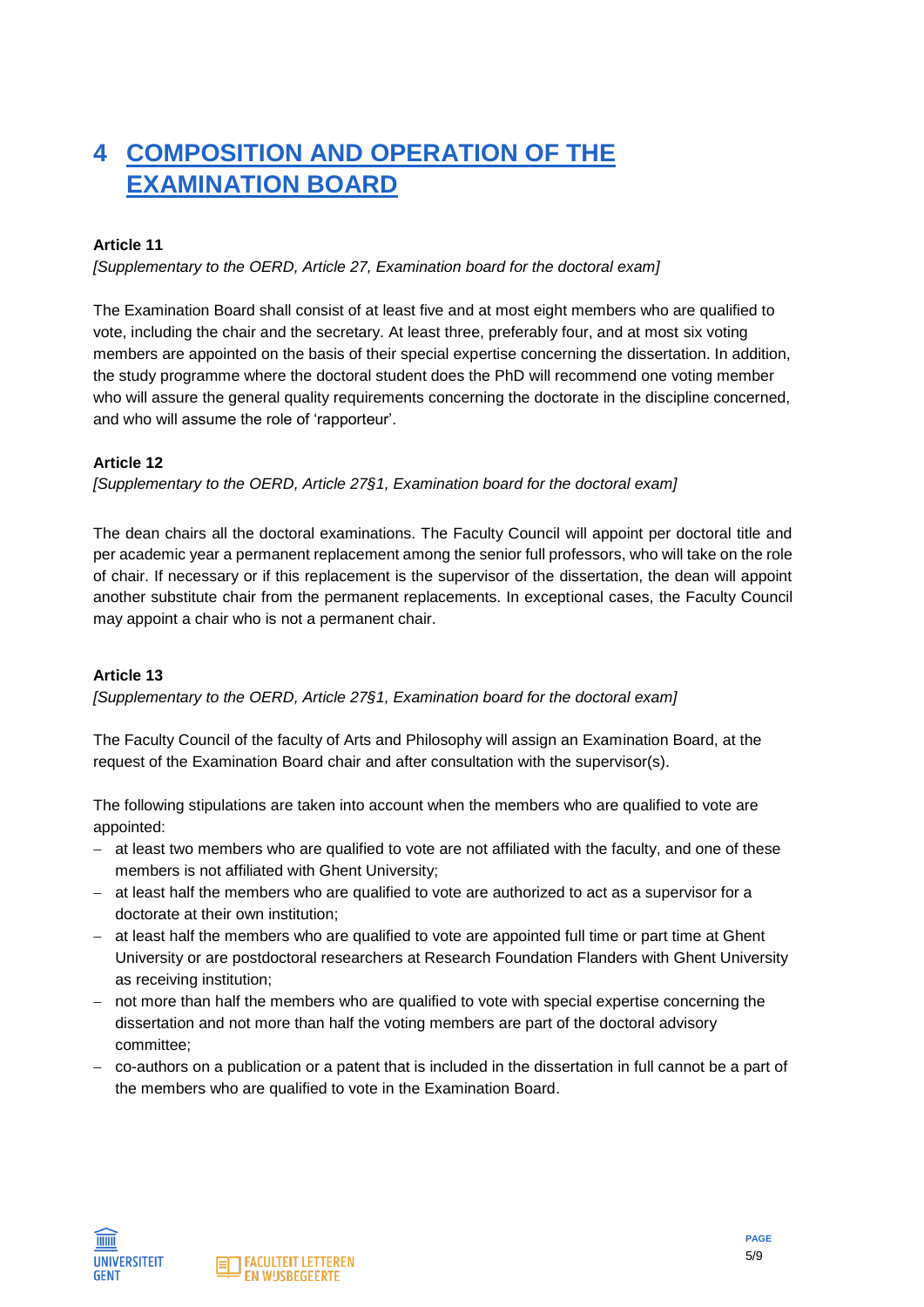At the Faculty of Arts and Philosophy a doctoral advisory committee member may not be appointed as chair and/or 'rapporteur'.

The members of the Examination Board hold a doctoral title. If sufficiently substantiated, exceptions to this may be granted by the Faculty Council. In contravention of this, for a doctorate in the Arts, at least half the members must hold a doctoral title and the committee must consist of at least a chair, two professorial staff members (one of these members is from the doctoral advisory committee) and two artists (one of these members is from the doctoral advisory committee).

At least 10 calendar days prior to the Faculty Council during which the composition of the Examination Board will be decided, the Faculty Student Administration will receive in writing the following information concerning the outside members of the Examination Board from the administrative supervisor responsible:

- − their status,
- − their discipline,
- − their institutional affiliation,
- − their competence to act as a supervisor for a doctorate at their own institution.

The composition of the Examination Board needs to be substantiated on the basis of the specialisation of the committee members and needs to be related to the subject matter of the dissertation. The chair of the Faculty Examination Boards of the faculty of Arts and Philosophy will investigate the submitted proposals about the composition of the Examination Board on their technical relevance and will advise the Faculty Council.

### **Article 14**

*[Supplementary to the OERD, Article 27§1, Examination board for the doctoral exam]*

The supervisors of the dissertation do not belong to the appraisers of the dissertation. However, they will be allowed to attend the Examination Board meetings (including the deliberations) as a non-voting member of the Examination Board. They will only intervene at the express request of other Examination Board members. At the defence, one of the supervisors is appointed to deliver the laudation after the degree has been awarded.

# **5 ASSESSMENT OF THE EXAMINATION BOARD**

### **Article 15**

*[Supplementary to the OERD, Article 29, The examination board's first assessment of the doctoral dissertation]*

With the exception of the chair, each voting member of the Examination Board will draw up a written appraisal of the dissertation prior to the doctoral exam. The three to six members who were appointed because of their special expertise concerning the dissertation will appraise the dissertation in full and will spend extra attention to the chapters that are in keeping with their expertise. The rapporteur / secretary nominated by the study programme will limit himself/herself to a short meta-report.

**Article 16**



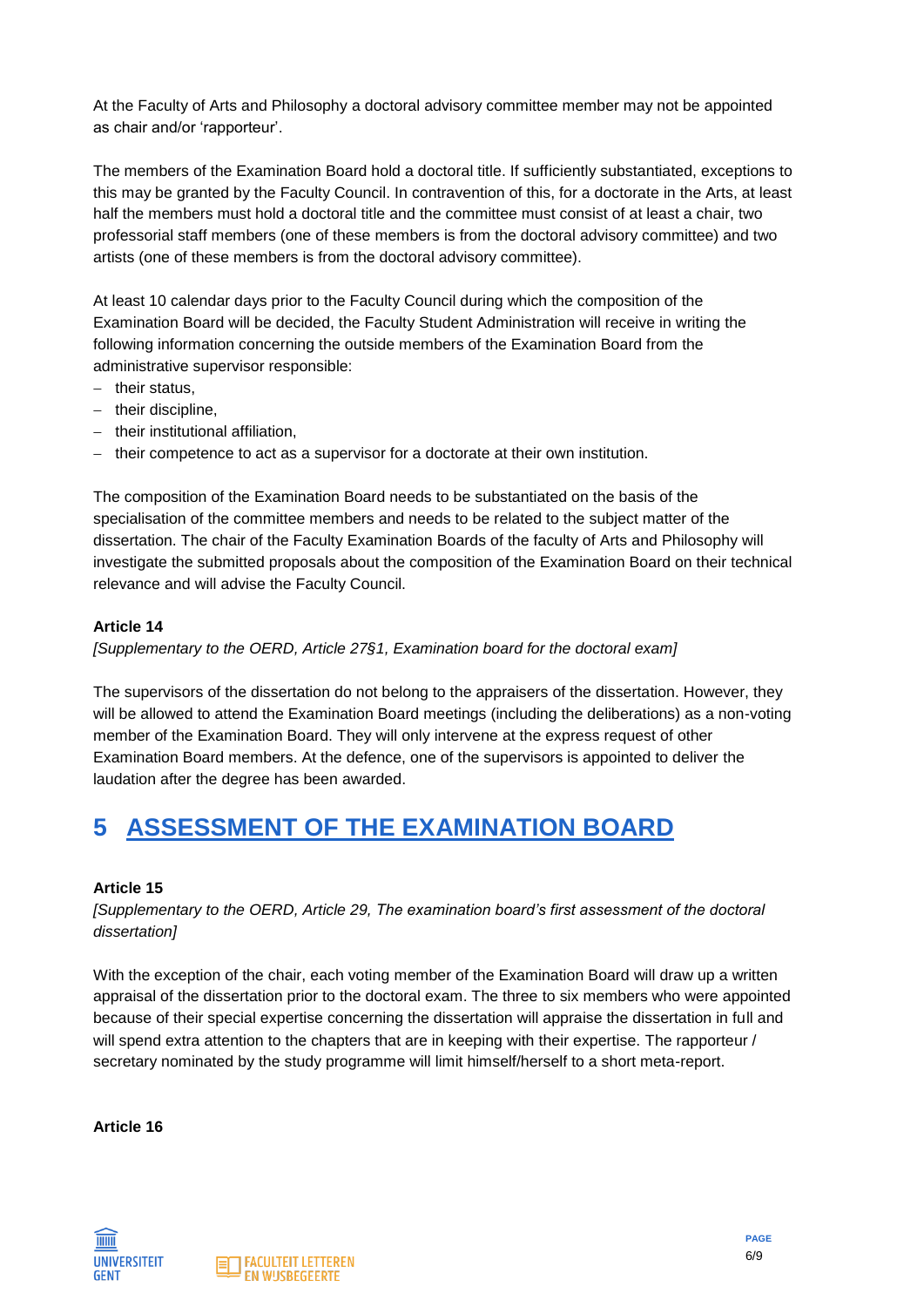*[Supplementary to the OERD, Article 29, The examination board's first assessment of the doctoral dissertation]*

At least seven working days prior to the first part of the doctoral exam, the Examination Board will send all the written appraisals electronically to the Faculty Student Administration and the chair. The report of the rapporteur needs to be send at least four working days prior to the first part of the doctoral exam to Faculty Student Administration and the chair.

At least four working days prior to the Examination Board meeting for the first part of the doctoral exam, the Faculty Student Administration is to provide the doctoral student and all the Examination Board members the written appraisals of the Examination Board members.

If all the reports are not delivered on time, the first meeting will be postponed at the doctoral student's request.

#### **Article 17**

*[Supplementary to the OERD, Article 29, The examination board's first assessment of the doctoral dissertation]*

The first deliberation of the Examination Board on the doctoral dissertation should take place at least 30 calendar days and no more than 90 calendar days after the appointment of the Examination Board.

The Examination Board's first assessment of the doctoral dissertation consists of three phases:

- − The Examination Board members read and discuss the deliberation reports drawn up by the Examination Board members who are qualified to vote.
- − The Examination Board hears the doctoral student. Subject to any prior permission or obligation from the Faculty Council stating the contrary, the Examination Board will hear the doctoral student in Dutch or in English during the first part of the doctoral exam.
- The members of the Examination Board who are qualified to vote deliberate on the basis of (1) the written reports by each of the voting members and (2) the hearing of the doctoral student.

The doctoral student's presence is only required during the second phase of the appraisal. During the second phase, an in-depth debate will take place between the Examination Board members and the doctoral student.

At least three-fifths of all members with a vote need to be present in order for any meeting of the Examination Board to be valid, if necessary through video conferencing. During the entire appraisal, the Examination Board members need at least be available by phone.

The deliberation will result in one of the appraisals below:

- − admission to the second part of the examination (public defence of the dissertation). The Examination Board will agree on a date for the public defence. The Examination Board can request the doctoral student to make some small corrections;
- − admission to the second part, after corrections have been made by the doctoral student to his/her doctoral dissertation within the time span imposed by the Examination Board. The time span imposed will be determined in joint consultation with the doctoral student. In addition, the Examination Board will agree on a date for the public defence. When submitting the dissertation a



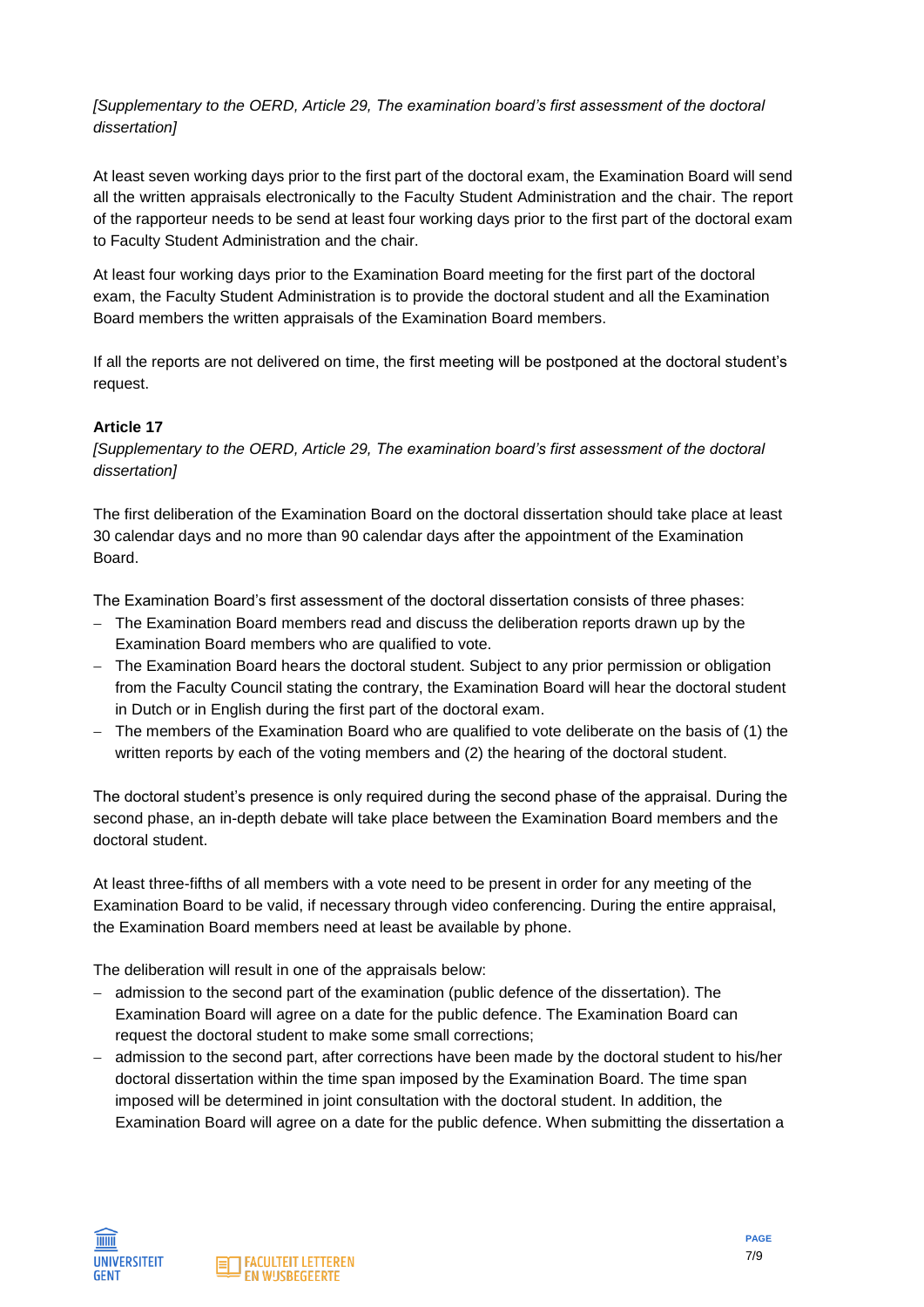second time, the doctoral student is to include an accompanying letter that declares how and where the requested corrections have been implemented. If applicable, the doctoral student is to substantiate why s/he has not implemented certain corrections. In joint consultation, the chair and the supervisor will ensure that these requested corrections have been implemented. The chairperson is to provide the Examination Board members with the accompanying letter and, if applicable, the new version of the dissertation. If the requested corrections have not been ensured sufficiently, the Examination Board can still decide to refuse admission to the second part of the examination;

no admission to the second part of the examination.

The final outcome of this deliberation round is to be substantiated in a concise deliberation report by the secretary of the Examination Board. After the approval of the Examination Board, the deliberation report is communicated to the doctoral student and the supervisors.

#### **Article 18**

*[Supplementary to the OERD, Article 30, The public defence of the doctoral dissertation]*

In the second part of the doctoral examination, the doctoral student puts forward an oral and public defence of his/her doctoral dissertation before the Examination Board. The final date of the public defence cannot be fixed until after the first deliberation decision of the Examination Board. The public defence shall take place no sooner than five calendar days after the deliberation decision and within 60 calendar days after the decision. Exceptions to the period of 60 calendar days can be made if the doctoral student agrees to this.

At least three-fifths of all members with a vote need to be present in order for any meeting of the Examination Board to be valid, if necessary through video conferencing.

#### **Article 19**

*[Supplementary to the OERD, Article 30, The public defence of the doctoral dissertation]*

An electronic version of the doctoral dissertation needs to be uploaded to the Academic Bibliography at least two calendar days ahead of the public defence.

### **6 INTERDISCIPLINARY DOCTORATE**

#### **Article 20**

*[Supplementary to the OERD, part V: The Interdisciplinary Doctorate]*

The main faculty will be appointed in joint consultation with the supervisors and (if applicable) faculties concerned. As a rule, the doctoral regulations of the main faculty will prevail.

The Scientific Research Committee will assess the interdisciplinary nature of the enrolment request for an interdisciplinary doctorate at the faculty of Arts and Philosophy.

The (interdisciplinary composed) Examination Board of the doctorate will assess the interdisciplinary nature of the dissertation.